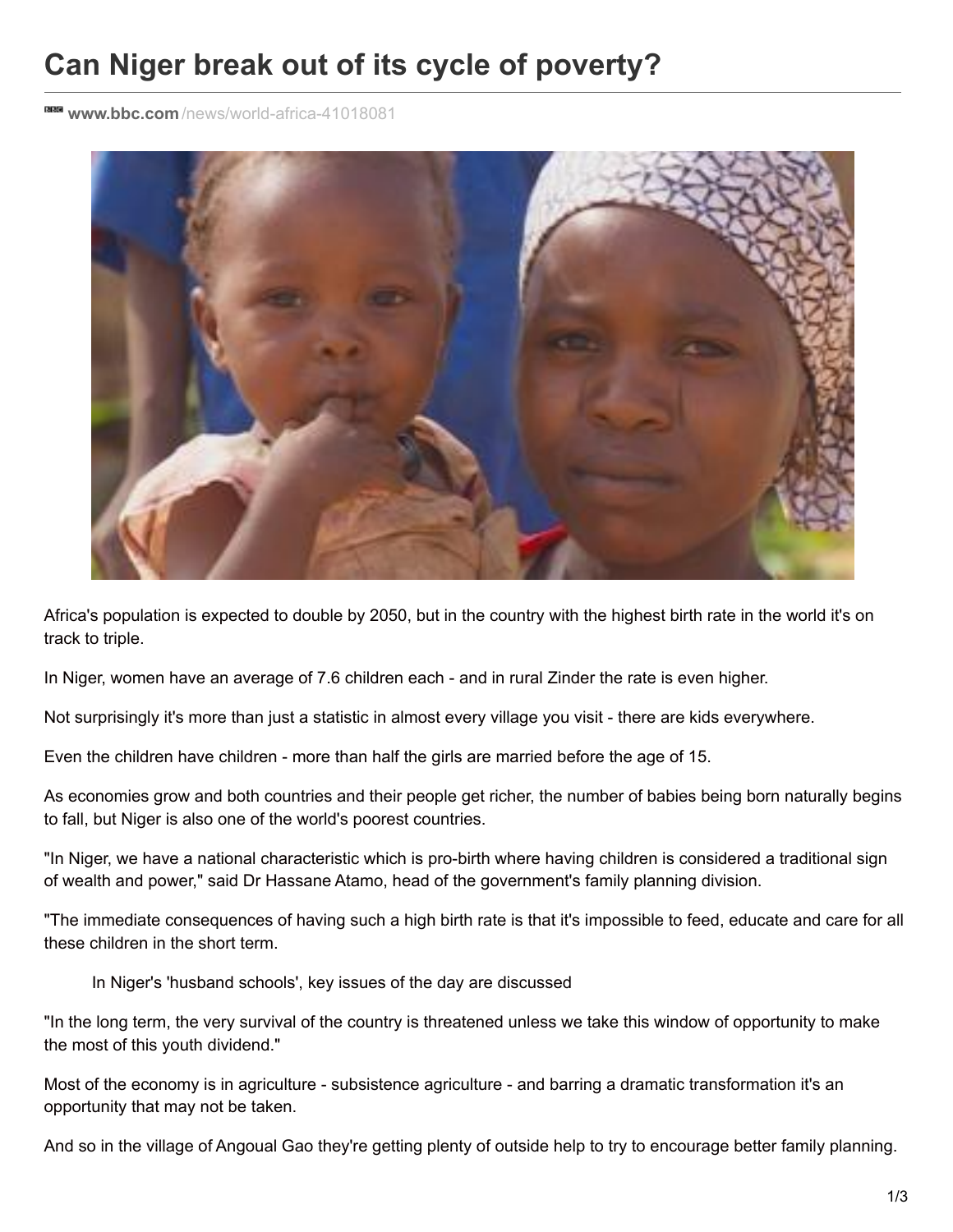Tucked away amid the thick mud-walled compounds a group of young women are sitting having very frank conversations about contraception, forced marriage, or the problems of marrying young and having children early.

It's what the aid workers call "a safe space" for girls - and some of them are as young as 10.

Saratou Kanana, 27, is one of three older girls trained to lead the conversation.

She's had four children, but despite all the talk of "spacing" births - leaving it longer between each child - she won't say how many more kids she wants.

"It all depends on Allah," she said. But it is a little more complicated than that.

After dodging a question asked a few different ways, the translator finally explained.

As a woman, she has no say. It depends on her husband. If her husband decides to stop having children, then she can go to the health centre and stop.

"But here it all depends on the husband. The last word is from the husband."

## **Smaller families**

And so on the other side of town the men are sitting cross-legged under a tree and chatting about similar things they call it husband school.

In Niger, women have an average of 7.6 children each - and in rural Zinder the rate is even higher

Even if many people are persuaded, the dramatic growth of population in Niger will take a long time to slow down

Health, education and talk of the millet harvest is interspersed with chats about breastfeeding and spacing children.

Although Musa Malamharu, 47, is leading the conversation, he has two wives and 15 children, and is expecting to have at least two or three more.

It's part of the same programme - Project Sawki they call it - and the aim is to reduce the number of women dying in childbirth and children dying before the age of five - as well as trying to encourage smaller families.

If there's more certainty in life people don't need as many children, but it's getting over the "national characteristic".

Mudaha Musa, 27, seems persuaded that five or six children - two or three more than he has at the moment - are probably sufficient.

"Truly there is a problem here with having too many children," he admitted, "but with husband school we've begun to see the benefits."

Education appears to be the key to reducing the number of babies born.

At a mobile clinic well off the main road a small open room is packed full of women and small children.

The nurses are handing out different contraceptive methods for the crowd to inspect.

There are condoms, femidoms, pills, inter-uterine devices and even a discussion about birth control implants.

That's when Nana Aisha, 28, stepped up and said that's what she's agreed - despite fears about the pain and the dangers - to have a three-year implant injected in front of everybody.